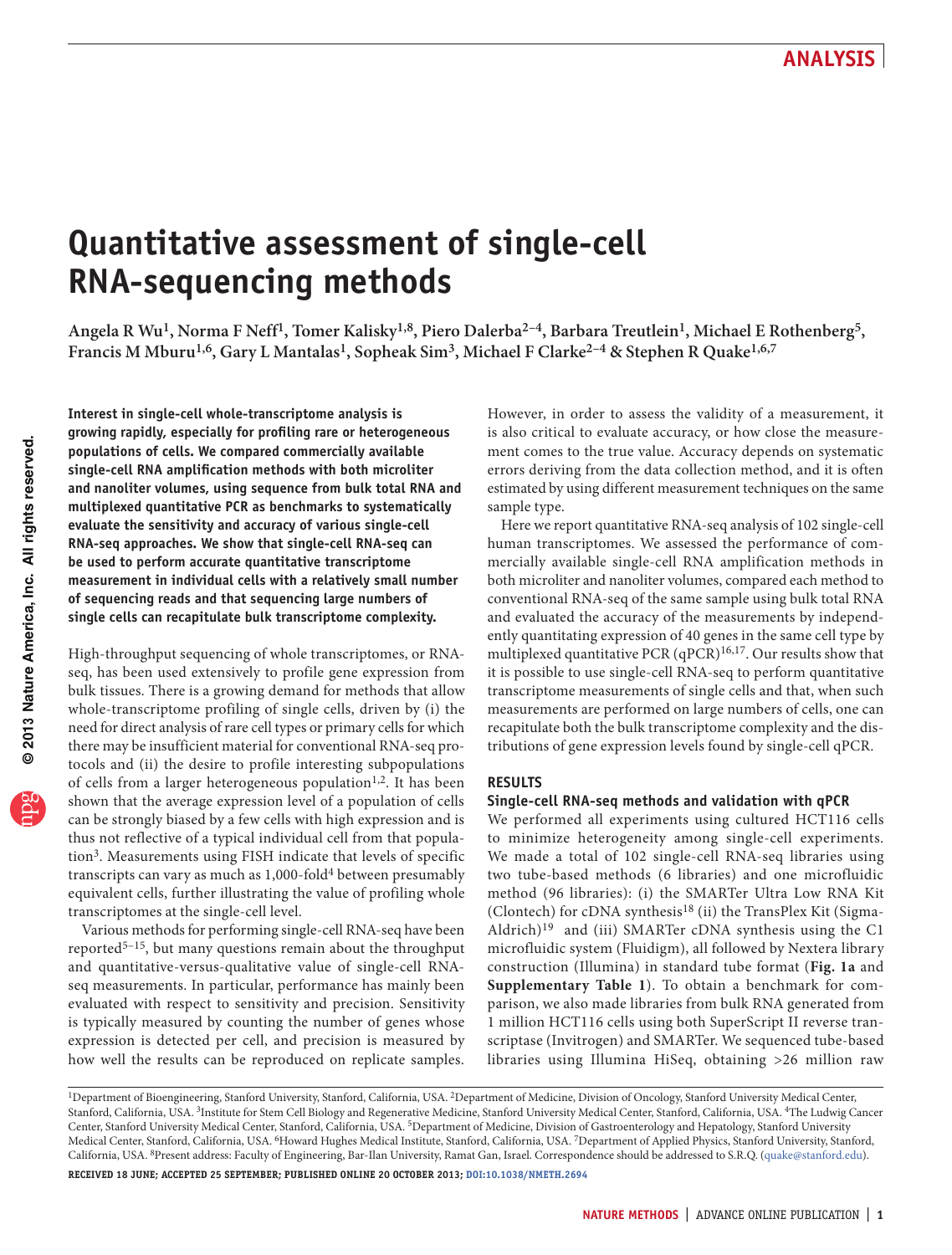<span id="page-1-1"></span><span id="page-1-0"></span>**Figure 1** | Initial validation of single-cell RNAseq methods. (**a**) Schematic of the experimental strategy. (**b**) Reproducibility, as evaluated by the percentage of genes detected in pairs of replicate samples out of the mean total number of genes detected in this pair of samples. (**c**) Sensitivity, as evaluated by overlap between genes detected by single-cell and bulk RNA-seq measurement. Bulk values listed exclude the overlap values. Percentages are calculated as the number of genes detected in both relative to the number of genes detected in the bulk measurement.

reads for each. The 96 microfluidicsbased libraries were barcoded, and two pooled samples of 48 libraries were each sequenced on a HiSeq lane (for a total of two lanes for all 96 libraries), resulting in an average of 2 million raw reads per library. We also constructed seven tubebased single-cell RNA-seq libraries using Ovation (NuGEN v.1)<sup>[20](#page-5-5)</sup>, which was followed by library construction with both Nextera and NEBNext (New England BioLabs) (**Supplementary Fig. 1**).

Currently, qPCR is considered the gold standard for validating gene expression studies<sup>[16,](#page-5-6)[17](#page-5-7)</sup>. Although authors of some previous studies have validated their RNAseq results by confirming the presence of transcripts of interest using targeted qRT-

PCR[10,](#page-4-5)[21–](#page-5-8)[23](#page-5-9), none has demonstrated quantitative correlation of multiple genes between the two methods. Therefore, we performed single-cell multiplexed qPCR on HCT116 cells to measure expression of 40 genes curated from previous studies, with some genes known to be highly expressed and others known not to be expressed in this cell type<sup>1</sup>, in order to benchmark the accuracy of RNA-seq against qPCR. A total of 457 single cells were assessed using qPCR, of which 273 were FACS sorted individually into well plates for cDNA synthesis. The other 184 were captured using the C1 microfluidic system, and cDNA synthesis was performed in the microfluidic device (**[Fig. 1a](#page-1-1)**).

### **Reproducibility and accuracy of single-cell RNA-seq**

We assessed the reproducibility of each single-cell RNA-seq method in two ways. The first was by comparing the number of genes detected in all combinations of replicate sample pairs prepared with the same method to the mean total number of genes detected using that method (**[Fig. 1b](#page-1-1)**). For bulk samples, this reflects technical variation, whereas for the single-cell samples it combines technical variation with biological variability between cells, which can be substantial. Single-cell reproducibility varied between 57% and 65%, depending on the method used.

The second way was by comparing the levels of External RNA Controls Consortium (ERCC) exogenous spike-in mRNA sequences detected in four randomly selected single-cell samples. These sequences were added to each sample before cell lysis on the C1 platform and were subjected to the same amplification conditions as the cellular mRNA. The spike-ins reflect a diverse range of



sequence content and length, have low homology with eukaryotic transcripts and span a large range of concentrations. The pairwise correlation of transcript abundance was >0.9 (Pearson correlation coefficient) for all comparisons among the four samples (**Supplementary Fig. 2**), indicating a high level of reproducibility among samples generated by the C1 platform.

We determined sensitivity by calculating how many genes were detected by each single-cell method compared to bulk RNA-seq (**[Fig. 1c](#page-1-1)**), computed as average percentages in a pairwise manner (Online Methods). C1 displayed higher sensitivity than other single-cell methods, detecting ~42% of genes picked up by bulk RNA-seq with no amplification (bulk SuperScript) and ~44% of genes detected by bulk RNA-seq using the same cDNA synthesis kit (bulk SMARTer) (**[Fig. 1c](#page-1-1)**). Reproducibility on the C1 platform was also high (**[Fig. 1b](#page-1-1)**), though high sensitivity and reproducibility were not always associated: the Ovation method with Nextera library construction was the most reproducible over several replicates, but it had low sensitivity (**Supplementary Fig. 1**). The bulk RNA measurements are technical replicates; therefore, the number of genes consistently detected among replicates is high. The variability within single-cell samples is expected to be higher, as each single cell is a biological replicate, and biological noise in gene expression contributes to the variation.

To evaluate accuracy, we compared the expression values of 40 genes generated by single-cell qPCR and RNA-seq (**[Fig. 2](#page-2-0)**). Because it is challenging to obtain absolute expression values with either method, we calculated gene expression relative to the median expression across all transcripts for each cell (Online Methods).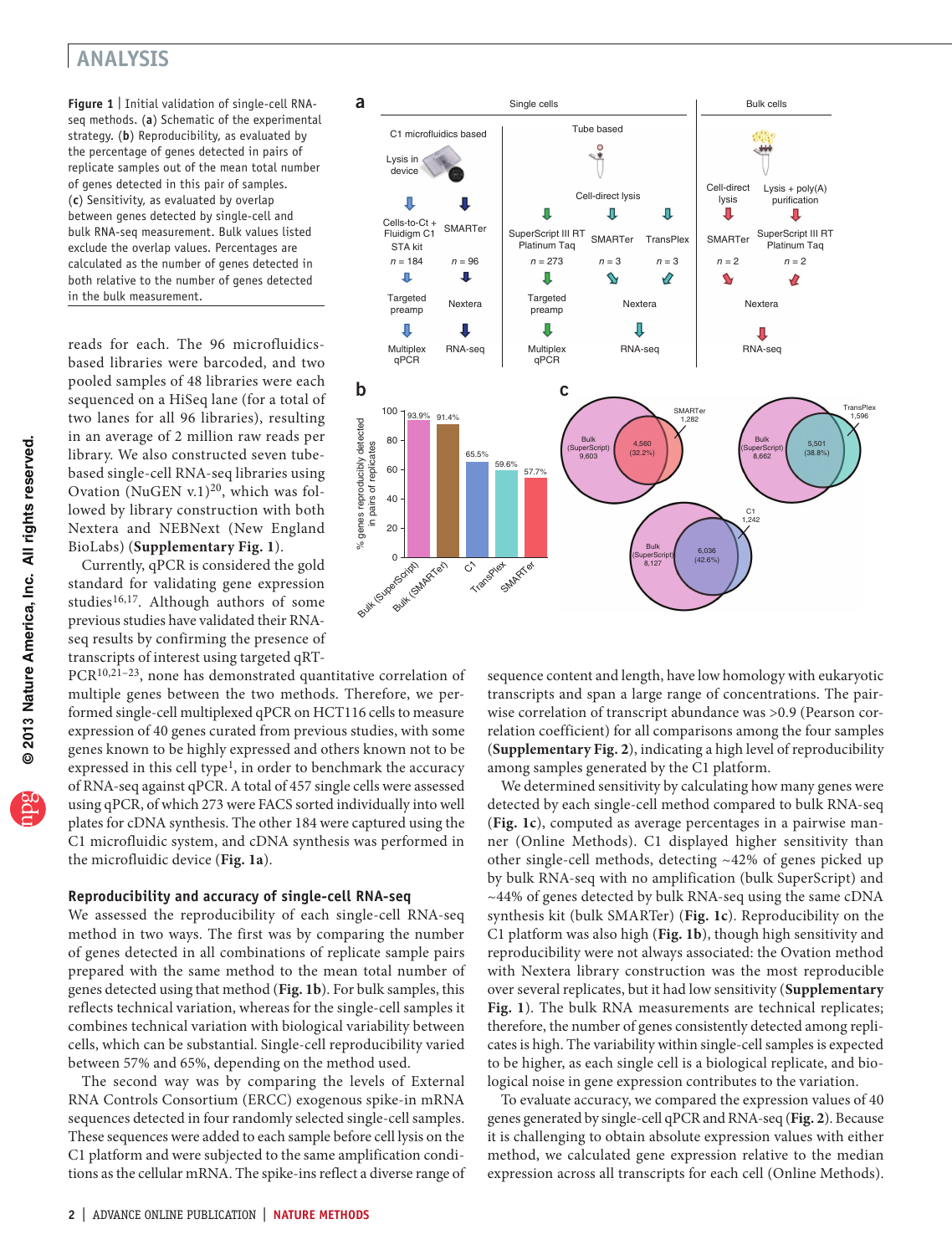<span id="page-2-0"></span>**Figure 2** | Correlation between single-cell RNA-seq and single-cell multiplexed qPCR for each sample preparation method. Correlation coefficients were computed from log<sub>2</sub>transformed values. A linear regression line (color) and the *y = x* line (black, dotted) are also shown in each panel. Shading represents the 95% confidence interval for each regression line. For RNA-seq data, FPKM values for each of gene of interest were normalized to the median FPKM for each cell and  $log<sub>2</sub>$  transformed. For qPCR data, threshold cycle (Ct) values for each



gene of interest were normalized to the median Ct value for each cell (∆Ct), which also represents a fold change over the median expression. ∆Ct values are already in log<sub>2</sub> space and were directly plotted. Error bars, standard error (*n* values as in [Fig. 1a](#page-1-1)).

The resulting dimensionless numbers should be independent of the method used to measure them and can be compared directly to determine the accuracy of the measurements. Expression values from qPCR and RNA-seq correlated well for all single-cell methods (*r* > 0.84), confirming that single-cell RNA-seq methods are able to detect gene expression in a quantitative manner consistent with existing gold standards. The standard error was small relative to the expression level of each gene (**[Fig. 2](#page-2-0)**).

Interestingly, the correlation coefficients and slopes of the linear regressions varied among methods. The correlation coefficients suggest that each method is able to reproduce expression measured by qPCR to some degree, whereas the slopes indicate some distortion. Notably, performing the sample preparation in nanoliter volumes (C1 system) generated a regression slope that was almost 1, which indicates the highest absolute accuracy. One likely explanation is that reducing the volume of the reaction chamber increases the effective concentration of the reactants and reduces competition for enzymes between template and nonspecific molecules or contaminants, thus minimizing amplification bias[24.](#page-5-10) However, lower bias could also be a result of more uniform reverse transcription or more efficient template switching during reverse-transcription PCR.

#### **Comparison between nanoliter and microliter reactions**

We directly compared microliter with nanoliter sample preparation, and found that for both qPCR and RNA-seq, samples prepared in nanoliter volumes yielded fewer false positives. For example, on the basis of previous results with cells of this lineage[1](#page-4-6), *CA1* and *AQP8* had sporadic false positive signals in the tube-based qPCR data but were clean in the C1 data (**[Fig. 3a](#page-3-0)**). Furthermore, RNA-seq on the C1 picked up genes that were not detected very strongly or consistently by RNA-seq in microliter reactions. *CD47*, a surface marker that is upregulated in cancers to evade phagocytosis $25-27$ , was barely detectable in microlitervolume RNA-seq but was obvious in nanoliter volume (**[Fig. 3b](#page-3-0)**). The nanoliter-volume data are consistent with functional studies demonstrating the presence of CD47 protein on the surface of HCT116 cells[27](#page-5-12) (**Supplementary Fig. 3**). Positive controls *GAPDH* and *ACTB* showed a surprisingly wide distribution in microliter-volume samples, spanning several orders of magnitude, whereas C1-generated distributions for these genes were consistent with qPCR data and the distribution of other genes. We also noted that one of the low-expression genes, *TERT*, was detected by only qPCR (**[Fig. 3](#page-3-0)**). This result may be due to the relatively low sequencing depth (an average of ~2 million total raw reads per cell) for these libraries.

The C1 platform appears to confer several advantages over tubebased preparations, including lower false positives and reduced bias. The narrower distribution of expression values for qPCR indicates it provides higher precision than single-cell RNA-seq, independently of preparation volume. A clustering analysis of gene expression across the measurement approaches is shown in **Supplementary Figure 4**.

We have also assessed the transcript coverage, length bias and GC bias of these samples by looking at the range and level of correlation between transcript expression (FPKM values, or fragments per kilobase of exon model per million mapped reads) and GC fraction and length (**Supplementary Fig. 5**). There was no systematic bias for GC content or transcript length in the microfluidically prepared samples as compared to the bulk RNA samples (**Supplementary Fig. 5a**,**b**). Coverage over the full length of the transcript was more uniform for single-cell samples prepared using the C1 and the bulk sample prepared using SuperScript. Other single-cell samples prepared in tube format, using SMARTer and TransPlex, showed a large 3′ end bias, with coverage declining rapidly with distance from the 3' end (**Supplementary Fig. 5c**). The coverage profile for tube-based SMARTer is similar to that observed by Ramsköld *et al.*[14.](#page-5-13)

#### **Nanoliter-volume sample preparation reduces bias**

To assess bias on the C1 platform, we examined the correlation between the known ERCC spike-in concentrations and their levels measured by RNA-seq (**Supplementary Fig. 6a**). The spike-in sequences span a large range of concentrations to allow empiri-cal determination of the limit of detection<sup>[28,](#page-5-14)29</sup>. We found that C1 experiments gave good correlations, even at concentrations below one molecule per chamber; this is possible because the results are averaged over all 96 chambers in the C1 chip. Our data show that ERCC spike-ins at a level of one molecule per chamber have a corresponding FPKM value of approximately 1. As determined by Poisson statistics, at a concentration of one molecule per chamber, the expected fraction of non-empty chambers is ~0.64; empirically, ERCC spike-in transcripts at this concentration were detected at ~0.40 fraction using the C1 platform. This indicates that the 'quantum efficiency' of amplification and detection of a single molecule in the C1 is about ~0.63 (**Supplementary Note**). In comparison, previous single-cell transcriptome analyses reported a detection rate of ~0.25–0.30 (ref. [12\)](#page-4-7).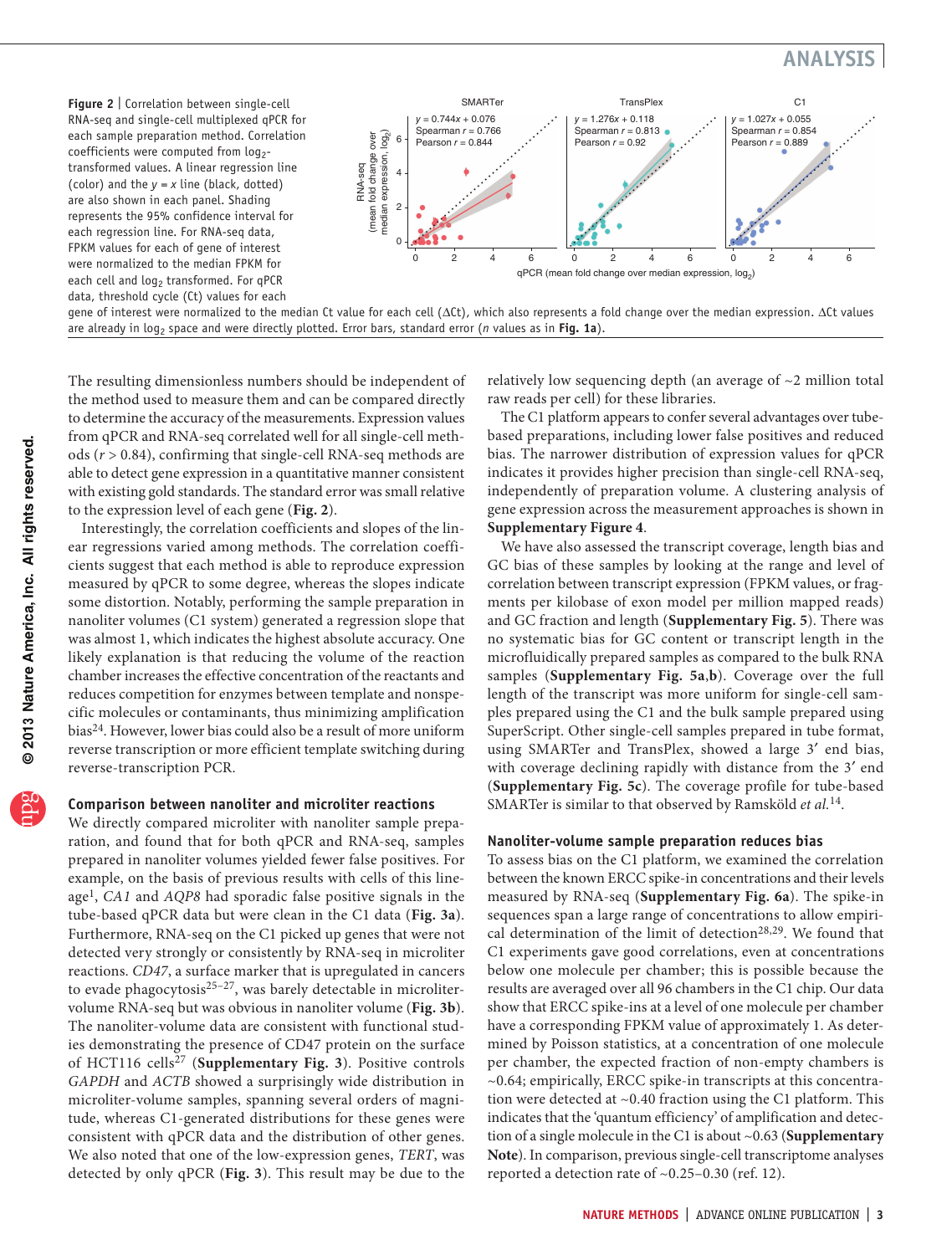<span id="page-3-0"></span>**Figure 3** | Comparison of gene expression distributions for 40 genes between samples prepared in microliter and nanoliter volumes. (**a**) Frequency distribution of expression values from single-cell qPCR shown as a violin plot for each gene. Expression (vertical axis) is the log<sub>2</sub>-transformed fold change over median gene expression level for each sample. Width of the violin indicates frequency at that expression level. (**b**) Frequency distribution of expression from single-cell RNA-seq. Violin plots are presented as in **a**.

#### **Combining single-cell data recapitulates bulk RNA profile**

We created a synthetic ensemble data set by computationally pooling raw reads from all the single-cell RNA-seq data to mimic a bulk RNA-seq experiment. The correlation between the true bulk gene expression and the single-cell ensemble was remarkably high (**[Fig. 4a](#page-3-1)**); there was little distortion as demonstrated by the Loess regression curve being virtually linear with a slope close to 1 in this regime, and the Pearson correlation coefficient was 0.870. This analysis confirmed that an ensemble of single cells indeed recapitulates the bulk $^{11}$ . However, it is worth noting that the opposite is generally not true: bulk measurements cannot be used to accurately infer 'typical' single-cell expression values, nor can they be used to infer the variation in expression value from cell to cell (T.K., P.D., S.S., M.F.C. and S.R.Q., unpublished data).

Next we examined variation among RNA-seq replicates by looking at how dispersion about the median FPKM depends on median gene expression for each method (**[Fig. 4b](#page-3-1)**). In general, genes with low expression levels exhibited greater variation, and the degree of variability was gene dependent. But as expression level increased, the amount of variation decreased, presumably because genes with high expression are also those that are expressed stably. Low-expression genes that were reliably detected with low variation among replicates were only found in bulk RNAseq and synthetic ensemble data sets. Interestingly, despite the



uniform behavior of ERCC spike-ins (**Supplementary Fig. 6b**), inter-replicate variation among individual C1 single-cell data sets appeared to monotonically decrease with gene expression level; that is, low-expression genes always had a high intersample



<span id="page-3-1"></span>**Figure 4** | Merging many single-cell transcriptomes quantitatively recreates the bulk measurement. (**a**) Correlation between the merged single cells ("ensemble") and the bulk RNA-seq measurement of gene expression. The ensemble was created by computationally pooling all the raw reads obtained from the 96 single-cell transcriptomes generated using the C1 system and then sampling 30 million reads randomly. The bulk and ensemble libraries were depth matched before alignment was performed. For each gene, the log<sub>2</sub>-transformed median FPKM values from the ensemble and bulk were plotted against each other. (b) Variation in gene expression as a function of gene expression level across sample replicates for each preparation method. Variation (vertical axis) is the median absolute deviation of the FPKM divided by the median FPKM (MAD/M; see Online Methods for the equation). For each gene, the MAD/M is plotted against the log<sub>2</sub>-transformed median FPKM value for that gene in order to visualize how variation changes with overall transcript abundance. Replicates for single-cell methods are biological replicates, whereas replicates for the bulk and ensemble are technical replicates, as each sample represents a subsampling of a pooled sample.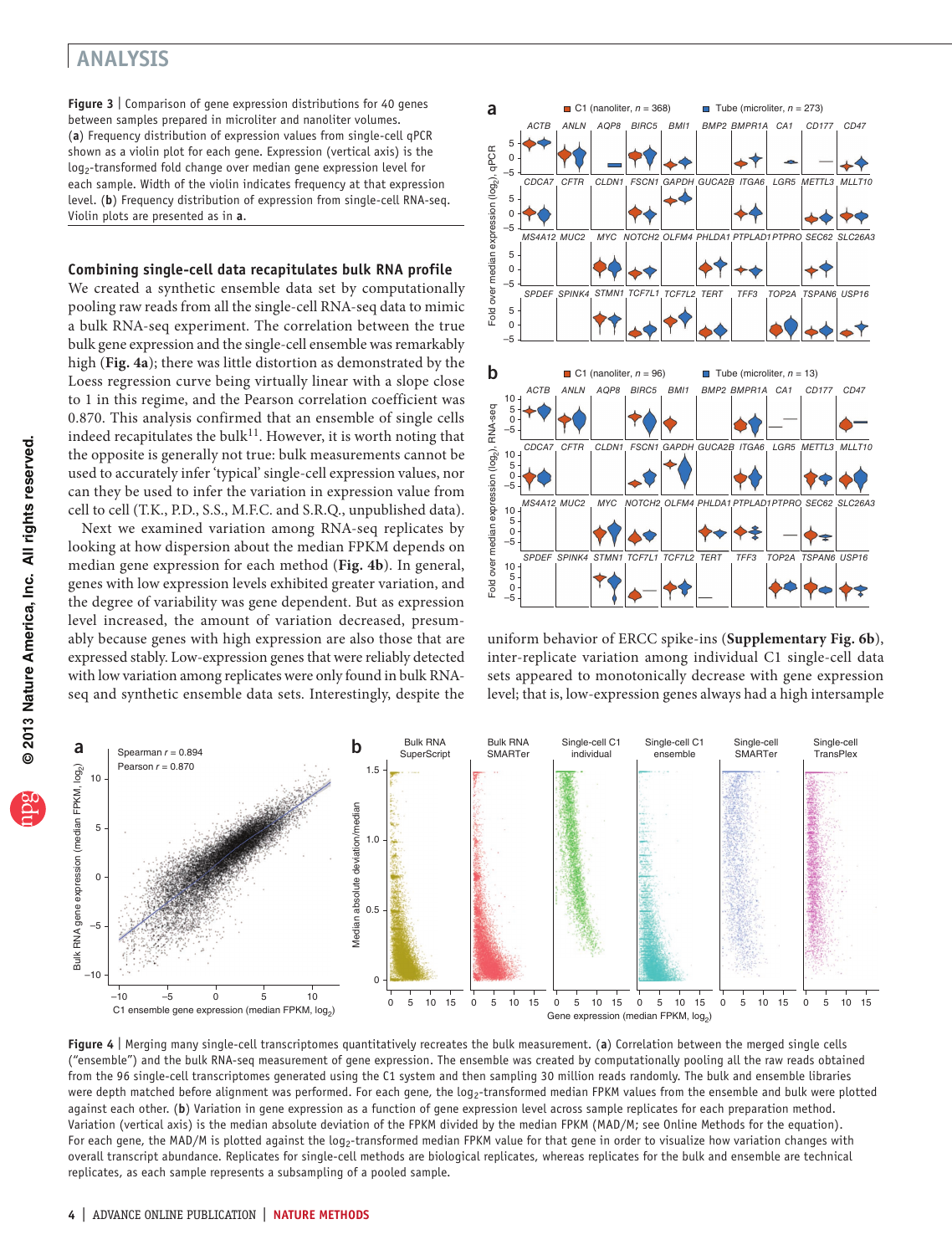

<span id="page-4-9"></span>**Figure 5** Saturation curves for the different sample preparation methods. Each point on the curve was generated by randomly selecting a number of raw reads from each sample library and then using the same alignment pipeline to call genes with mean FPKM >1. Each point represents four replicate subsamplings. Error bars, standard error.

variation. This was not seen in the other single-cell methods and is perhaps attributable to the sequencing depth of these samples. In general, the microfluidic single-cell data had a more welldefined relationship, with less scatter, between expression level and variation than the single cells measured in tubes.

#### **Nanoliter sample preparation improves RNA-seq sensitivity**

We constructed saturation curves for each preparation method by subsampling the raw reads from each library and determining the number of genes detected (**[Fig. 5](#page-4-9)**). The number of genes detected with confidence (FPKM > 1) approached saturation at roughly 2 million reads for all methods; in fact, the majority of genes were detected within the first 500,000 reads—and for most methods, >90% of all genes detected at 30 million reads were already detected at a sequencing depth of 2 million (**Supplementary Fig. 7a**). There was a large difference in the sensitivity of each method, with a wide range of saturation points. The synthetic ensemble experiment matched the bulk experiment generated with the same method (SMARTer): both reached saturation at 2 million sequenced reads at almost identical rates. This again suggests that there is less bias when performing cDNA synthesis in smaller reaction volumes. With less bias, low-abundance transcripts have better representation at lower sequencing depths, and the overall assay sensitivity thus improves. Further confirming this hypothesis is the observation that for individual transcriptomes generated using the microfluidic platform, the average number of genes detected at any sequencing depth is higher than with any other single-cell method (**[Fig. 5](#page-4-9)** and **Supplementary Figs. 1** and **7**).

#### **DISCUSSION**

We used microfluidic automation to quantitatively compare the accuracy and precision of single-cell RNA-seq to qPCR. Using two distinct methods, each of which has different biases and sources of error, enabled us to estimate the absolute accuracy of singlecell gene expression. Our study shows that single-cell RNA-seq can generate results that are quantitatively comparable to qPCR, in particular when sample preparation is done in nanoliter-scale reaction volumes, as in a microfluidic device. Bias that is typically introduced during sample preparation is reduced, and correlation further improves. It is not yet clear whether this bias is a fundamental limitation of microliter-volume amplification schemes or whether with further optimization, these approaches will also be able to yield fully accurate transcriptome measurements. We expect that the availability of low-bias, high-throughput single-cell RNA-seq will make studies of primary tissue involving diverse subsets of cell types and hundreds or thousands of individual cells routine.

#### **Methods**

Methods and any associated references are available in the [online](http://www.nature.com/doifinder/10.1038/nmeth.2694) [version](http://www.nature.com/doifinder/10.1038/nmeth.2694) of the paper.

**Accession codes.** Gene Expression Omnibus: [GSE51254.](http://www.ncbi.nlm.nih.gov/geo/query/acc.cgi?acc=GSE51254) All analysis was performed using custom R scripts, available for download at [http://sourceforge.net/projects/arwu-scrnaseq/files/](http://sourceforge.net/projects/arwu-scrnaseq/files/C1_hiseq_analysis_for_paper_revision.R/download) [C1\\_hiseq\\_analysis\\_for\\_paper\\_revision.R/download.](http://sourceforge.net/projects/arwu-scrnaseq/files/C1_hiseq_analysis_for_paper_revision.R/download)

*Note: Any Supplementary Information and Source Data files are available in the online [version](http://www.nature.com/doifinder/10.1038/nmeth.2694) of the paper.*

#### **Acknowledgments**

The authors would like to acknowledge W. Pan for helping with part of the sample preparation, W. Koh and B. Passarelli for help and discussions regarding bioinformatics pipelines and statistical analysis, and I. de Vlaminck for critical reading of the manuscript. A.R.W. was supported by US National Institutes of Health (NIH) U01HL099999-01 and RC4NS073015. N.F.N. was supported by NIH U01HL099999-01 and U01CA154209. T.K. was supported by P01CA139490. B.T. was supported by U01HL099995-01. F.M.M. was sponsored by the Stanford Institute of Medicine Summer Research Program. P.D. was supported by a scholarship from the Thomas and Stacey Siebel Foundation and by a BD Biosciences Stem Cell Research Grant (Summer 2011).

#### **AUTHOR CONTRIBUTIONS**

A.R.W., N.F.N., T.K., P.D., M.E.R., M.F.C. and S.R.Q. conceived of the study and designed the experiments. A.R.W., N.F.N., T.K., P.D., M.E.R., B.T., F.M.M., G.L.M. and S.S. performed the experiments. A.R.W., N.F.N., T.K., P.D., M.E.R., B.T., M.F.C. and S.R.Q. analyzed the data and/or provided intellectual guidance in their interpretation. P.D., M.E.R. and M.F.C. provided samples and reagents. A.R.W., N.F.N, B.T. and S.R.Q. wrote the paper.

#### **COMPETING FINANCIAL INTERESTS**

The authors declare competing financial interests: details are available in the online [version](http://www.nature.com/doifinder/10.1038/nmeth.2694) of the paper.

**Reprints and permissions information is available online at [http://www.nature.](http://www.nature.com/reprints/index.html) [com/reprints/index.html.](http://www.nature.com/reprints/index.html)**

- <span id="page-4-6"></span><span id="page-4-0"></span>1. Dalerba, P. *et al.* Single-cell dissection of transcriptional heterogeneity in human colon tumors. *Nat. Biotechnol.* **29**, 1120–1127 (2011).
- <span id="page-4-1"></span>2. Kalisky, T., Blainey, P. & Quake, S.R. Genomic analysis at the single-cell level. *Annu. Rev. Genet.* **45**, 431–445 (2011).
- <span id="page-4-2"></span>3. Bengtsson, M., Ståhlberg, A., Rorsman, P. & Kubista, M. Gene expression profiling in single cells from the pancreatic islets of Langerhans reveals lognormal distribution of mRNA levels. *Genome Res.* **15**, 1388–1392 (2005).
- <span id="page-4-3"></span>4. Raj, A., Peskin, C.S., Tranchina, D., Vargas, D.Y. & Tyagi, S. Stochastic mRNA synthesis in mammalian cells. *PLoS Biol.* **4**, e309 (2006).
- <span id="page-4-4"></span>5. Islam, S. *et al.* Highly multiplexed and strand-specific single-cell RNA 5′ end sequencing. *Nat. Protoc.* **7**, 813–828 (2012).
- 6. Islam, S. *et al.* Characterization of the single-cell transcriptional landscape by highly multiplex RNA-seq. *Genome Res.* **21**, 1160–1167 (2011).
- 7. Tang, F. *et al.* Tracing the derivation of embryonic stem cells from the inner cell mass by single-cell RNA-Seq analysis. *Cell Stem Cell* **6**, 468–478 (2010).
- 8. Tang, F. *et al.* RNA-Seq analysis to capture the transcriptome landscape of a single cell. *Nat. Protoc.* **5**, 516–535 (2010).
- 9. Tang, F. *et al.* mRNA-Seq whole-transcriptome analysis of a single cell. *Nat. Methods* **6**, 377–382 (2009).
- <span id="page-4-5"></span>10. Sasagawa, Y. *et al.* Quartz-Seq: a highly reproducible and sensitive singlecell RNA sequencing reveals non-genetic gene-expression heterogeneity. *Genome Biol.* **14**, R31 (2013).
- <span id="page-4-8"></span>11. Shalek, A.K. *et al.* Single-cell transcriptomics reveals bimodality in expression and splicing in immune cells. *Nature* **498**, 236–240 (2013).
- <span id="page-4-7"></span>12. Hashimshony, T., Wagner, F., Sher, N. & Yanai, I. CEL-Seq: single-cell RNA-Seq by multiplexed linear amplification. *Cell Rep.* **2**, 666–673 (2012).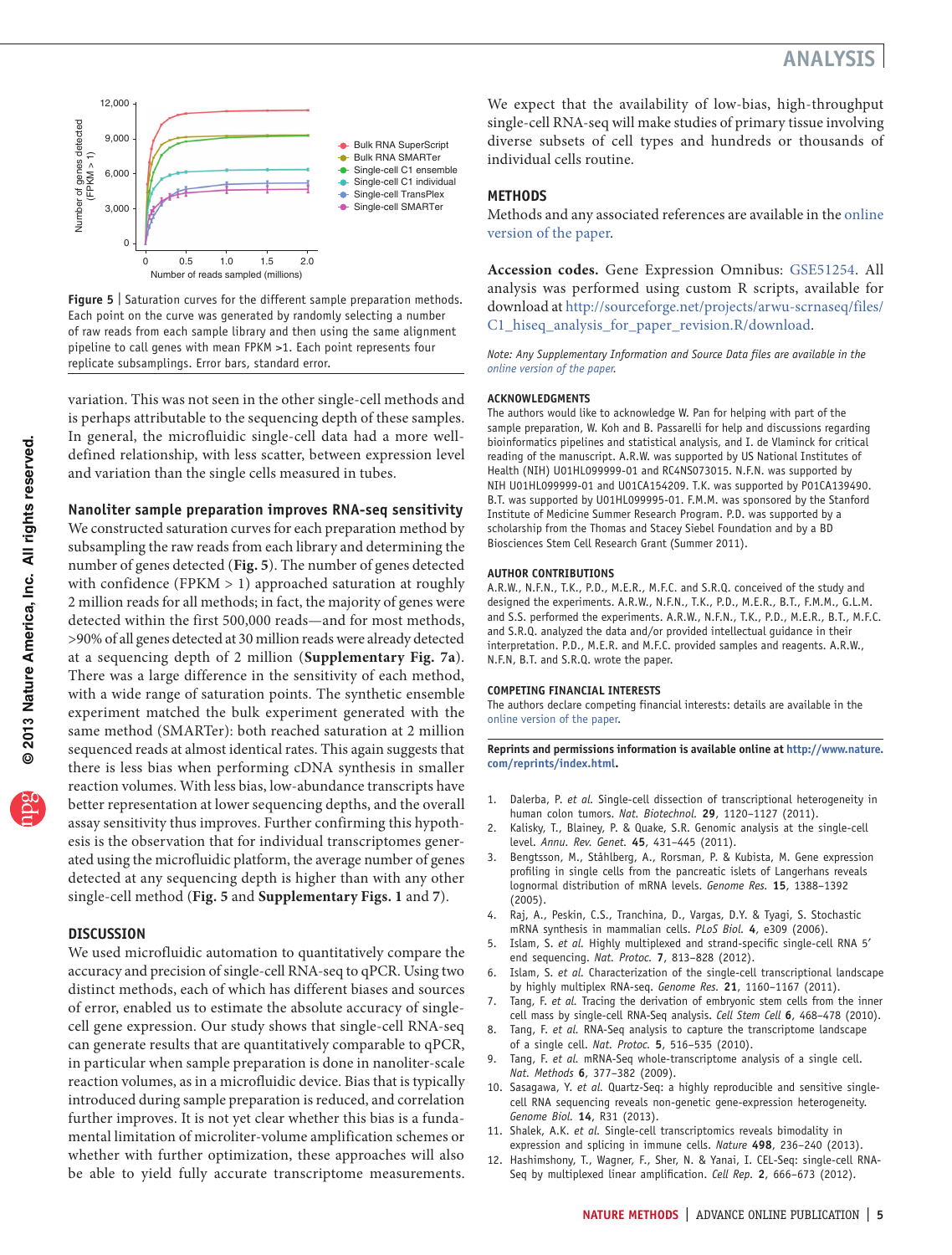- 13. Liu, C.L., Bernstein, B.E. & Schreiber, S.L. Whole genome amplification by T7-based linear amplification of DNA (TLAD): II. second-strand synthesis and *in vitro* transcription. *CSH Protoc.* **2008**, pdb.prot5003 (2008).
- <span id="page-5-13"></span>14. Ramsköld, D. *et al.* Full-length mRNA-Seq from single-cell levels of RNA and individual circulating tumor cells. *Nat. Biotechnol.* **30**, 777–782 (2012).
- <span id="page-5-0"></span>15. Tariq, M.A., Kim, H.J., Jejelowo, O. & Pourmand, N. Whole-transcriptome RNAseq analysis from minute amount of total RNA. *Nucleic Acids Res.* **39**, e120 (2011).
- <span id="page-5-6"></span><span id="page-5-1"></span>16. Bullard, J.H., Purdom, E., Hansen, K.D. & Dudoit, S. Evaluation of statistical methods for normalization and differential expression in mRNA-Seq experiments. *BMC Bioinformatics* **11**, 94 (2010).
- <span id="page-5-7"></span><span id="page-5-2"></span>17. VanGuilder, H.D., Vrana, K.E. & Freeman, W.M. Twenty-five years of quantitative PCR for gene expression analysis. *Biotechniques* **44**, 619–626 (2008).
- <span id="page-5-3"></span>18. Matz, M. *et al.* Amplification of cDNA ends based on template-switching effect and step-out PCR. *Nucleic Acids Res.* **27**, 1558–1560 (1999).
- <span id="page-5-4"></span>19. Gonzalez-Roca, E. *et al.* Accurate expression profiling of very small cell populations. *PLoS ONE* **5**, e14418 (2010).
- <span id="page-5-5"></span>20. Kurn, N. *et al.* Novel isothermal, linear nucleic acid amplification systems for highly multiplexed applications. *Clin. Chem.* **51**, 1973–1981 (2005).
- <span id="page-5-8"></span>21. Au, K.F., Jiang, H., Lin, L., Xing, Y. & Wong, W.H. Detection of splice junctions from paired-end RNA-seq data by SpliceMap. *Nucleic Acids Res.* **38**, 4570–4578 (2010).
- 22. Trapnell, C. *et al.* Transcript assembly and quantification by RNA-Seq reveals unannotated transcripts and isoform switching during cell differentiation. *Nat. Biotechnol.* **28**, 511–515 (2010).
- <span id="page-5-9"></span>23. Griffith, M. *et al.* Alternative expression analysis by RNA sequencing. *Nat. Methods* **7**, 843–847 (2010).
- <span id="page-5-10"></span>24. Marcy, Y. *et al.* Nanoliter reactors improve multiple displacement amplification of genomes from single cells. *PLoS Genet.* **3**, 1702–1708 (2007).
- <span id="page-5-11"></span>25. Jaiswal, S. *et al.* CD47 is upregulated on circulating hematopoietic stem cells and leukemia cells to avoid phagocytosis. *Cell* **138**, 271–285 (2009).
- 26. Oldenborg, P.-A., Gresham, H.D. & Lindberg, F.P. Cd47-signal regulatory protein  $\alpha$  (Sirpα) regulates Fcγ and complement receptor-mediated phagocytosis. *J. Exp. Med.* **193**, 855–862 (2001).
- <span id="page-5-12"></span>27. Willingham, S.B. *et al.* The CD47-signal regulatory protein alpha (SIRPa) interaction is a therapeutic target for human solid tumors. *Proc. Natl. Acad. Sci. USA* **109**, 6662–6667 (2012).
- <span id="page-5-14"></span>28. The External RNA Controls Consortium. *et al.* The External RNA Controls Consortium: a progress report. *Nat. Methods* **2**, 731–734 (2005).
- <span id="page-5-15"></span>29. Jiang, L. *et al.* Synthetic spike-in standards for RNA-seq experiments. *Genome Res.* **21**, 1543–1551 (2011).

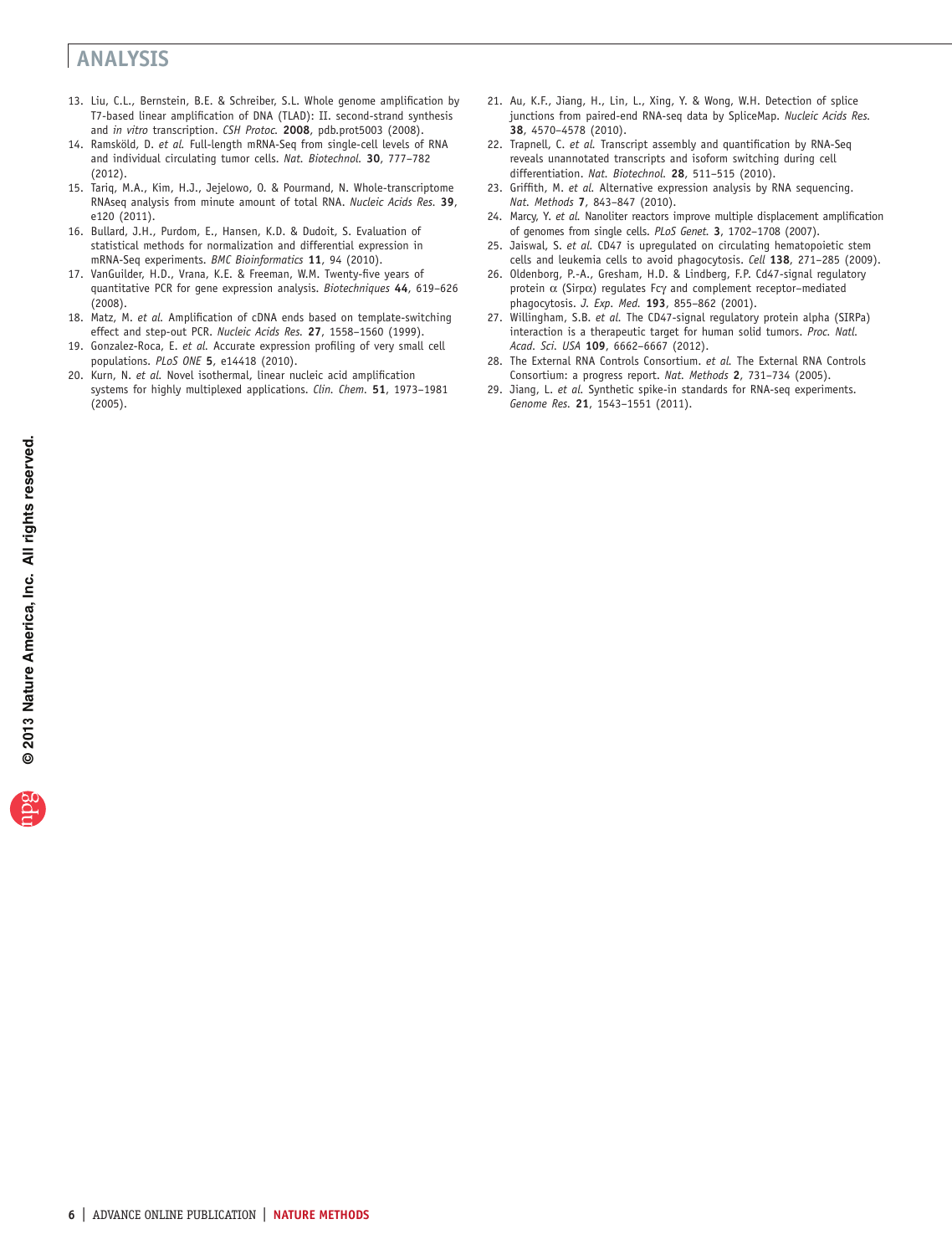#### **ONLINE METHODS**

**Cell growth and sorting.** HCT116 is a human colon cancer cell line and can be obtained from the American Tissue-type Culture Collection (ATCC; CCL-247). HCT116 cells were maintained in RPMI-1640 medium, supplemented with 10% heat-inactivated fetal bovine serum, 2 mM l-glutamine, 120 µg/ml penicillin, 100 µg/ml streptomycin, 20 mM HEPES and 1 mM sodium pyruvate. Cells were authenticated by HLA typing and were confirmed negative for *Mycoplasma* contamination using PCR. Cells for single-cell qPCR assays using the Fluidigm Biomark were sorted into wells of 96-well plates containing 5 µl 2× Cells Direct (Invitrogen, Life Technologies) plus 0.4 units/µl Superase In (Ambion, Life Technologies) and pre-amplified with pooled TaqMan probes (AB, Life Technologies) as previously described<sup>1</sup>. For cDNA synthesis, single HCT116 cells were sorted into the wells of 96-well plates (ABgene PCR plates, Thermo Scientific) containing 5 µl nuclease-free water (IDT) and 0.4 units/µl Superase In (Ambion, Life Technologies). The sealed plates were stored frozen at −80 °C.

**Single-cell multiplexed qPCR.** For the microliter-volume sample preparations, Biomark qPCR assays were performed as described before<sup>[1](#page-4-6)</sup>. For the nanoliter-volume sample preparations on the C1 platform, single HCT116 cells were captured on a microfluidic STA chip using the Fluidigm C1, and amplicons were made with pooled TaqMan assays<sup>[1](#page-4-6)</sup> and Ambion Cells-to- $C_T$  lysis and preamplification kit (Life Technologies). A list of the TaqMan assays used is found in **Supplementary Table 2**.

In order to directly compare with RNA-seq data, gene expression values were calculated relative to the median gene expression across all transcripts for each cell. The Ct values for each gene of interest were normalized to the median Ct for each cell; unexpressed genes with no detectable Ct value were given a value of "NA" for computational purposes.

**Bulk RNA-seq library construction.** Bulk total RNA was prepared from ~1 million HCT116 cells using the Dynal mRNA Direct kit (Invitrogen) according to the supplier's recommendations. Aliquots of the bulk prep were stored at −80 °C in nuclease-free water. Replicates of the bulk prep were made into cDNA libraries using two different preparation techniques: (i) SuperScript II RT (Invitrogen) for cDNA synthesis with no amplification, followed by Nextera library construction (limited cycles of amplification to attach sequencing primers), and (ii) SMARTer Ultra Low RNA kit with amplification, followed by Nextera library construction. For each cDNA synthesis method, the maximum recommended amount of RNA was used as input. Bioanalyzer (Agilent) traces were used to confirm library size distribution and quantitation.

**Single-cell RNA-seq library construction.** For the microlitervolume sample preparations, single cells were sorted into and frozen in standard 96-well plates as described above. Wells were thawed, and those containing single cells were cut from the plate. cDNA synthesis was then performed in an MJ Thermocycler according to the supplier's protocols. Clean-up reactions were done with Ampure XP beads (Beckman Coulter Genomics). The cDNA synthesis kits compared were NuGEN Ovation RNA Seq System (version 1), Sigma-Aldrich WTA2 TransPlex Complete Whole Transcriptome Amplification Kit and Clontech SMART Ultra Low RNA kit for Illumina Sequencing (**Supplementary Table 1**). Illumina library construction used either the Epicentre (Illumina) Nextera DNA Sample Prep kit (Illumina-compatible) or New England BioLabs NEBNext DNA library Prep Master Mix Set for Illumina combined with Illumina-compatible adaptors and PCR primers from IDT. Libraries were quantitated by an Agilent Bioanalyzer using the High Sensitivity DNA analysis kit and Kapa Biosystems Illumina library Quantitation kit.

For the nanoliter-volume sample preparations on the C1 platform, single HCT116 cells were captured using the Fluidigm C1 chips using the manufacturers recommended protocol. A concentration of 300,000–350,000 cells per ml was used for chip loading. After cell capture, chips were examined visually to identify empty chambers that were excluded from later analysis. cDNAs were made on-chip with Clontech SMARTer Ultra Low RNA kit for Illumina using manufacturer-provided protocols. External RNA Controls Consortium (ERCC) mRNA spike-ins (Ambion, Life Technologies) were added to the cell lysis mix instead of the manufacturer-provided spike-in controls at a final concentration that was 40,000-fold diluted from the stock. ERCC spike-ins were introduced to each sample within the cell lysis mix microfluidically and underwent the same sample preparation as the cell in each sample. Detailed information on the ERCC transcripts can be found in ref. [28](#page-5-14) as well as the supplementary information of ref. [29.](#page-5-15) Illumina libraries were constructed in 96-well plates using the Illumina Nextera XT DNA Sample Preparation kit according to a protocol supplied by Fluidigm.

**DNA sequencing.** Sorted single-cell libraries and bulk libraries were sequenced  $1 \times 50$  bases on Illumina HiSeq 2000 with replicate libraries of each type in the same lane. Single-cell C1 libraries were sequenced  $2 \times 150$  bases in two pools of 48 libraries each.

**Sequence alignment and analysis.** Raw reads were pre-processed with existing sequence grooming tools FastQC (Babraham Institute, [http://www.bioinformatics.babraham.ac.uk/projects/](http://www.bioinformatics.babraham.ac.uk/projects/fastqc/) [fastqc/](http://www.bioinformatics.babraham.ac.uk/projects/fastqc/)), Cutadapt<sup>[30](#page-7-0)</sup> and Prinseq<sup>[31](#page-7-1)</sup>, before sequence alignment using the Tuxedo Suite (Bowtie<sup>32</sup>, Bowtie 2 (ref. [33\)](#page-7-3), TopHat<sup>34</sup>) and SAMtools<sup>[35](#page-7-5)</sup>. FPKM values used for analyses were generated by TopHat. Where depth matching was done, Seqtk (H. Li, [https://github.com/lh3/seqtk/\)](https://github.com/lh3/seqtk/) was used to randomly select raw reads from each library, and the same pre-processing and alignment pipelines were used to obtain FPKM values for the depthmatched samples.

To construct the reproducibility bar graphs, we compared pairs of samples prepared using the same method to determine the number of genes that were detected (FPKM > 0) in both samples of the pair. This was repeated for every combination within each method, and the average number of genes reproducibly detected between pairs was then computed as a percentage of the average of the total number of genes detected in each sample. The percentage calculated this way is plotted in **[Figure 1b](#page-1-1)**. For the Venn diagrams showing genes found in the single-cell samples that are also detected in the bulk, a similar approach was taken: each pairwise combination of bulk and single-cell samples was compared, and the number of genes lying in the intersection of the two was determined; then for each single-cell method, the average number of genes detected in both samples of the pair was calculated and plotted in the Venn diagram for that single-cell method. Percentages